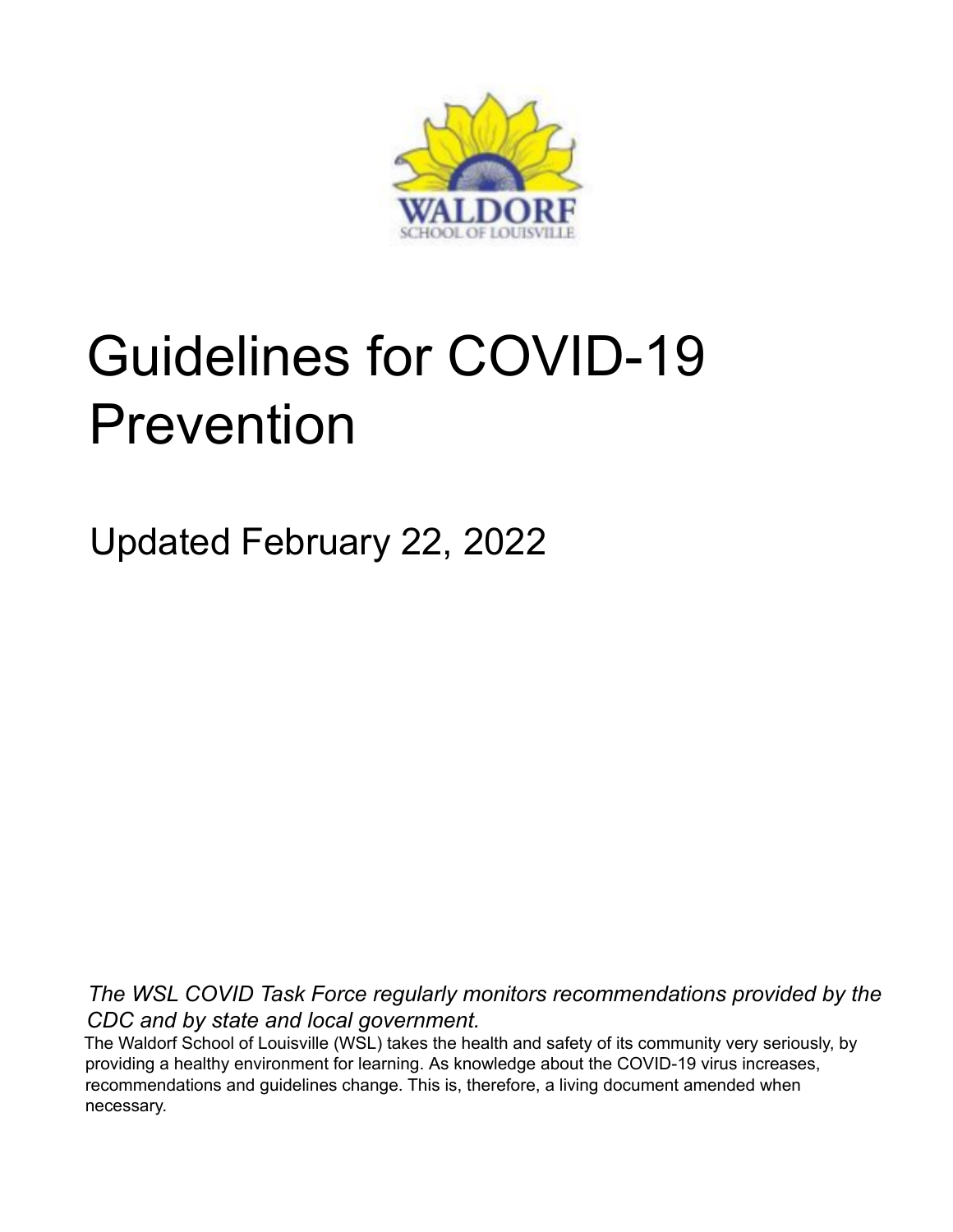# Prevention Strategies & Health Policy

### **Daily At-Home Screenings & Staying Home When Sick**

WSL is able to offer a healthy in-person classroom experience, in large part, because of the diligence of our parent community. Families screen children and keep them home in an abundance of caution when they were sick.

### **If your child has any of the following symptoms, they might have an illness they can spread to others:**

- Fever (temperature of 99.7 degrees Fahrenheit or higher)
- Cough (for students with chronic cough due to allergies or asthma, a change in their cough from usual)

• Difficulty breathing (for students with asthma, check for a change from their baseline breathing) • Chills

- Fatigue
- Muscle or body aches
- Headache
- New loss of taste or smell
- Sore throat
- Congestion or runny nose
- Nausea or vomiting
- Diarrhea

Check your child for these symptoms before they go to school every day. Check symptoms for changes from usual or baseline health. If they do not have symptoms, send them to school as usual.

### **What do I do if my child has one or more of the listed COVID-19 symptoms?**

- Please contact the WSL office to report that your child is sick.
- If your child has COVID-19 symptoms, we ask that you keep them home from school. •

Return to school options:

- $\circ$  A child may return to school when they receive a negative COVID test and are no longer experiencing COVID symptoms **OR**
- o When you have received further information regarding the cause of their symptoms **OR**
- $\circ$  When your child is completely symptom free for 24 hours.

#### **When can my child return to school after being sick with another illness?**

- The child may return to WSL once he or she has been free of any symptoms from an illness that is considered contagious for at least 24 hours without the use of medications.
	- If you choose to have your child tested for COVID, the date will be determined by the test results.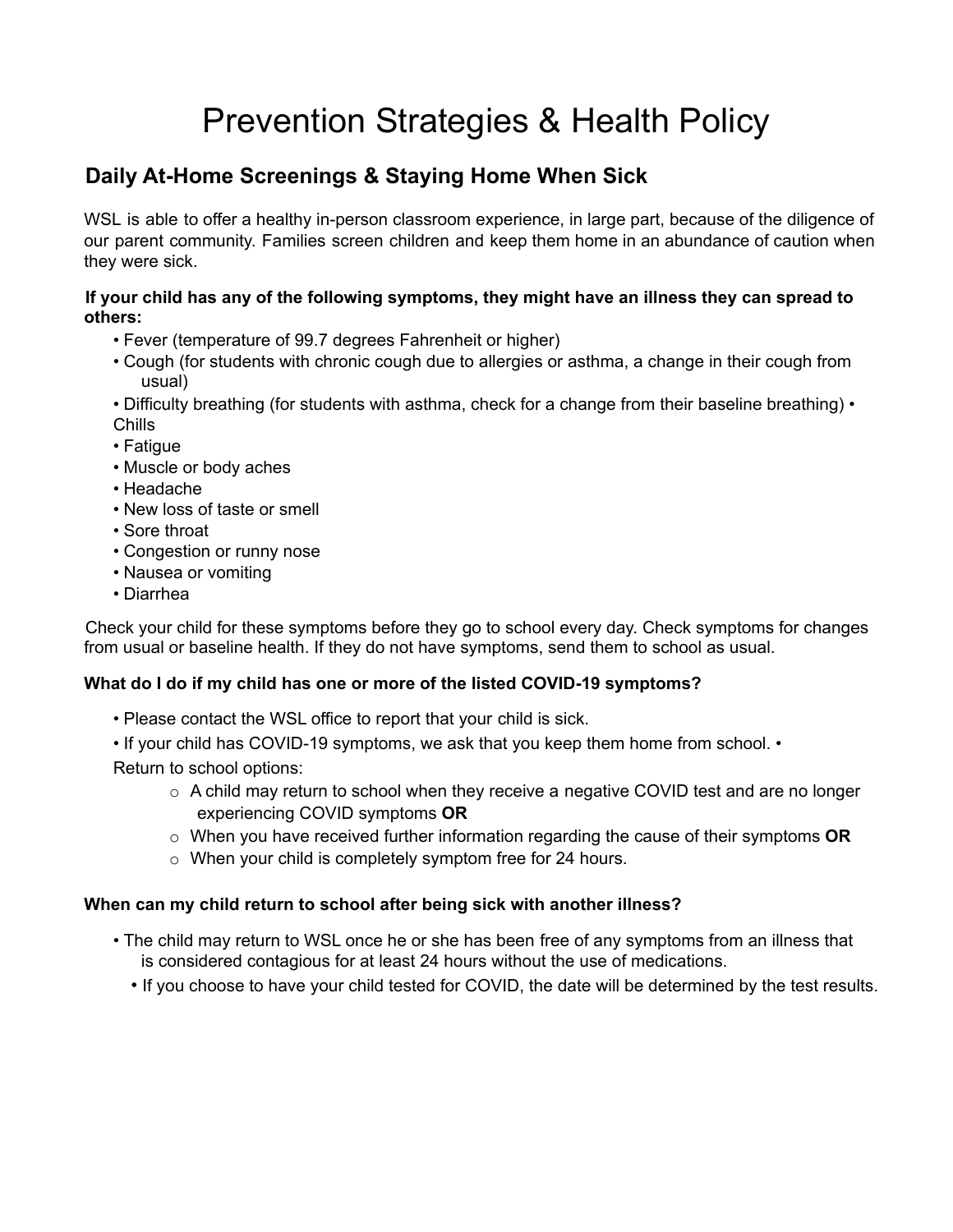### **Close Contact Information:**

### *\*Close contacts are generally defined as individuals who have been within 6 feet of a COVID positive individual for a total of 15 minutes or more over a 24-hour period.*

**Quarantine**: the date of your exposure is considered day 0. Day 1 is the first full day after your last contact with a person who has had COVID-19. Stay home and away from other people for at least 5 days.

### **NOT fully vaccinated and are experiencing symptoms**:

- If experiencing symptoms, get tested immediately and quarantine immediately (stay at home and away from other people) for a period of 5 days from the last date of exposure unless they receive instructions from a doctor or public health official that may extend the quarantine length.
- If they test positive, notify the school so that the school can conduct any necessary contact tracing.

#### **NOT fully vaccinated and are NOT experiencing symptoms**:

- Individuals must quarantine regardless if the exposure was in school or outside of school for a period of **5 full days**. The contact may leave quarantine if they meet the following criteria:
	- o Symptom-free
	- o Receive a negative COVID-19 test on day 5 or later from date of last exposure (PCR or antigen test administered by a medical professional)
	- o Able to wear a mask in indoor school settings.

#### **NOTE:**

Individuals unable to wear a mask in indoor school settings (i.e., medical mask exemptions), should self-isolate from school for **10 full days**.

#### **Fully vaccinated and are NOT experiencing symptoms:**

- Are not required to quarantine, but they should monitor for symptoms for 14 days. •
- Wear a well-fitting mask for 10 days
- Get tested and isolate immediately if they develop symptoms of COVID-19.

#### **What happens if a student or teacher in my child's class is quarantined?**

• If a child or teacher is quarantined due to exposure to COVID-19, WSL will inform the community so you can be alert to the potential exposure.

### **What happens if a student or teacher in my child's class is diagnosed with COVID-19?** • If a child

or teacher has tested positive for COVID-19, everyone in the classroom is considered a close contact. *Please refer to guidelines listed above.*

- If notice of a positive case occurs during the school day, all students will be sent home immediately.
- WSL will clean all spaces the infected person occupied in consultation with the Health Department.
- Fully vaccinated individuals are exempt from quarantine, as long as they have no symptoms.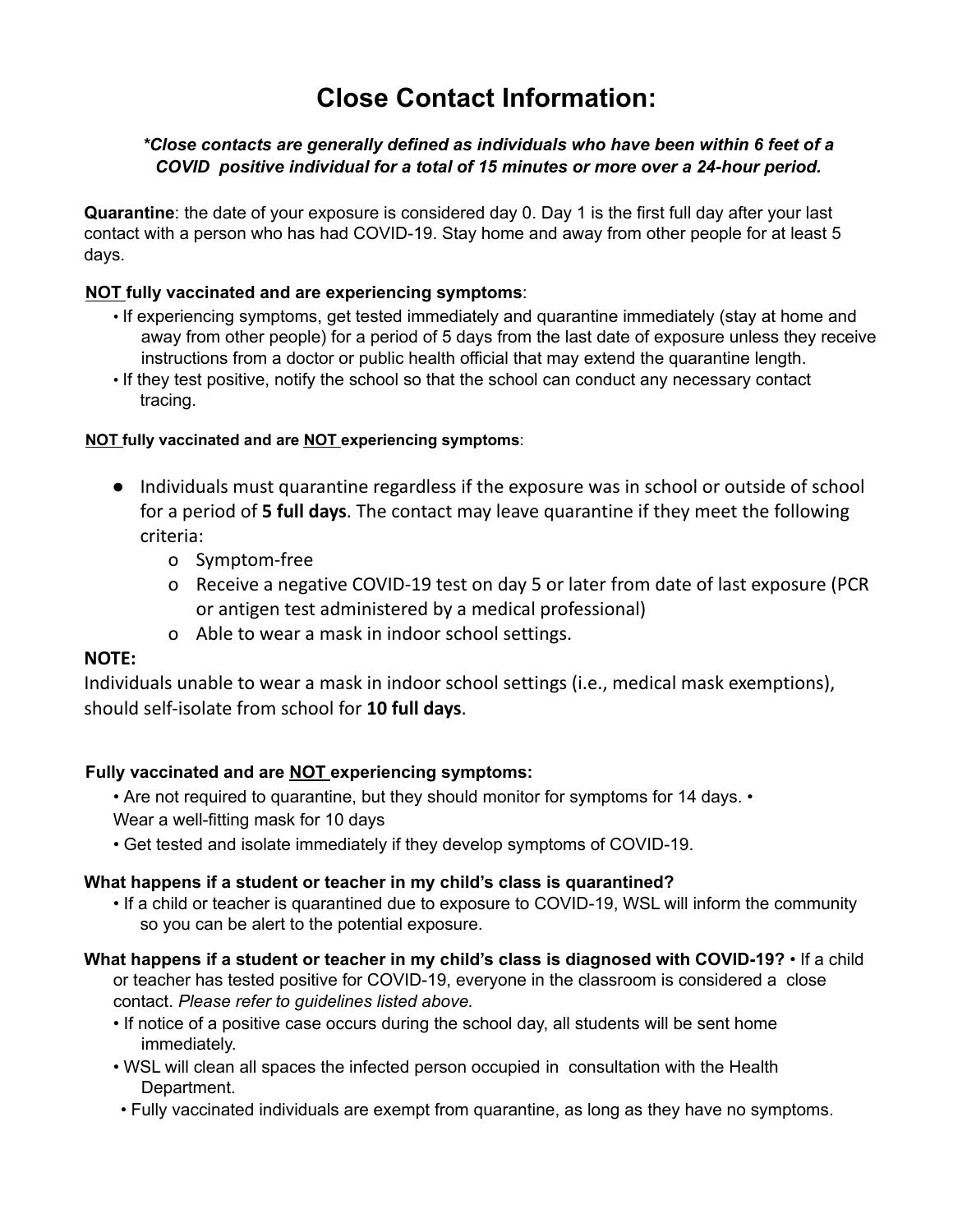$\circ$  NOTE: The above information is contingent upon teacher availability.

Vaccination records and test results must be on file in the WSL office to qualify for shortened isolation*at home tests will not qualify as proof of negativity for early release from quarantine.*

*Please email Covid\_taskforce@waldorflouisville.com to report that your child has been exposed to COVID-19 so the school can follow through with reporting, communication and cleaning protocols. We* may ask some additional questions to help determine when it is safe for your child to return to school and *about other people who may have been exposed.*

# Positive Case & Quarantine/Isolation Information

### **When can my child return to school after they have been diagnosed with**

### **COVID-19?**

#### **Isolation**

Day 0 is your first day of symptoms or a positive viral test. Day 1 is the first full day after your symptoms developed or your test specimen was collected. If you have COVID-19 or have symptoms, isolate for at least 5 days.

### **If you HAVE symptoms:**

- Individuals must quarantine **5 days** from the date the positive test was performed OR from symptom onset, whichever comes first chronologically and if you meet the following criteria:
	- 24 hours with no fever without the use of fever-reducing medications and free of any of the systems listed in our health policy.
	- symptom-free

### **If you have NEVER had symptoms:**

- Individuals must quarantine **5 days** from the date the positive test was performed and may return on **day 6** as long as they meet the following criteria:
	- symptom free

### **NOTE:**

Individuals unable to wear a mask in indoor school settings (i.e., medical mask exemptions) should self-isolate from school for **10 full days**.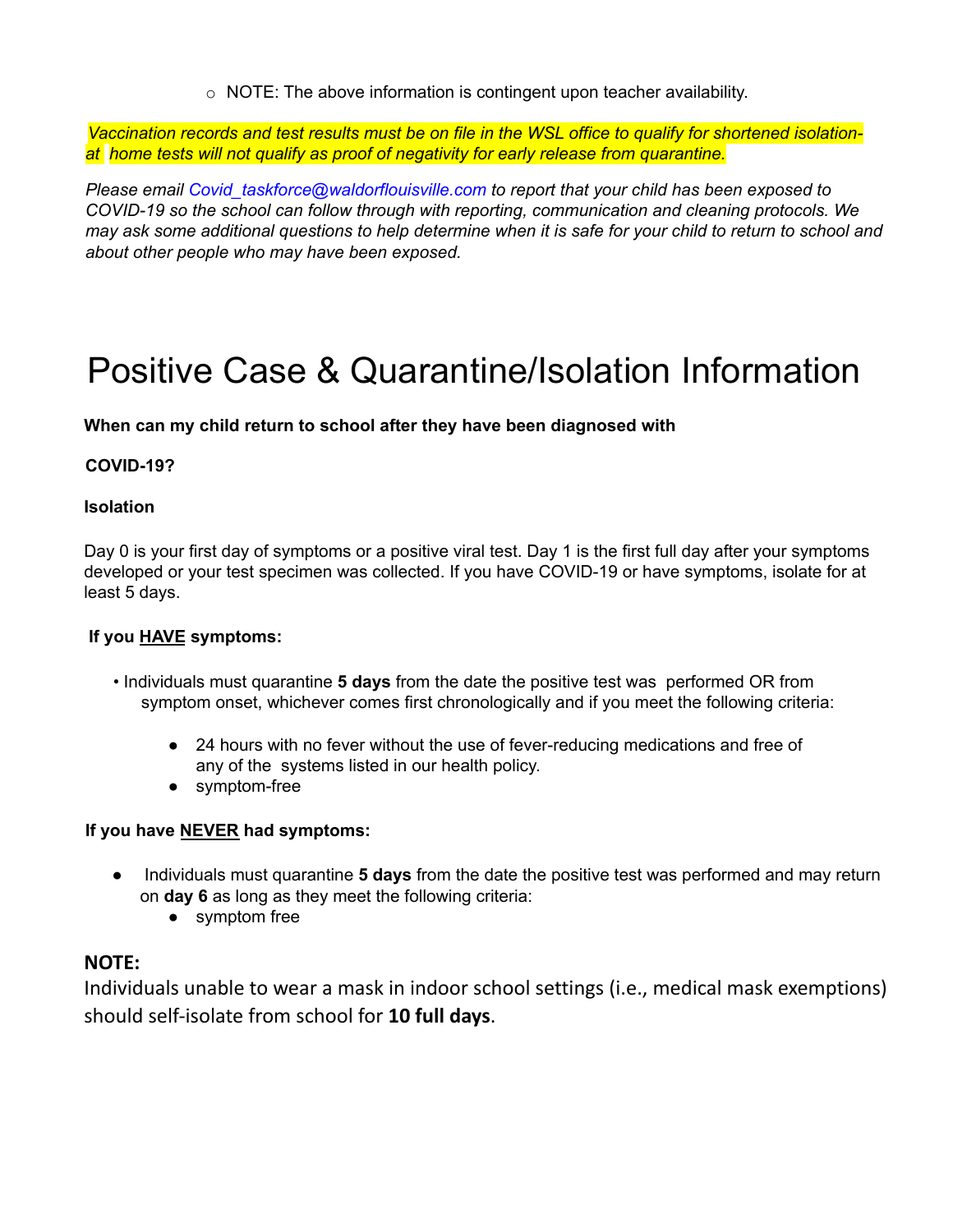### **What does WSL do in response to a positive COVID-19 case?**

If someone tests positive in the school, WSL will follow these steps:

- 1. Notify the Health Department: WSL will follow the guidance from the health department regarding quarantines, closing physical spaces, collecting contact tracing information and any additional recommendations for return to school. WSL will support the Health Department in contact tracing but is not responsible for it. WSL is required to provide the Health Department with any and all contact information we have for parents if it is requested.
- 2. Notify class parents and quarantine the class: The students and teachers in the class with a positive test will be sent home immediately and asked to self-quarantine for 10 days from last exposure. (We will follow Health Department guidelines for each individual case.)
	- *Fully Vaccinated individuals do not need to quarantine. However, they may return after the 24-hour cleaning process has been completed. Return is also contingent upon teacher availability.*
- 3. Notify the WSL community: Families will be notified that an individual at WSL has a positive case of COVID-19. As with any illness, we will identify the specific class cohort but not the specific individual.
- 4. Close all spaces the infected person occupied and clean them after 24 hours, in consultation with the Health Department.
- NOTE: If you have received a positive test result, in the event of another close contact within the next *90 days, you will not be required to quarantine.*

### **Masking**

Early Childhood (EC)

EC students and teachers will wear a mask while indoors. Masks will not be worn outdoors. Families may apply for a medical exemption for their EC student, which much be on file in the WSL office. The medical exemption would apply to any with medical or sensory issues wherein wearing a mask would compromise their ability to function in the classroom. Masks are not required during meal times, outside play, and rest time.

### Grades

All students and adults will wear a mask while indoors. Masks will not be worn outdoors. Families may apply for a medical exemption for their students, which must be on file in the WSL office. The medical exemption would apply to anyone with medical or sensory issues wherein wearing a mask would compromise their ability to function in the classroom.

### **Social Distancing**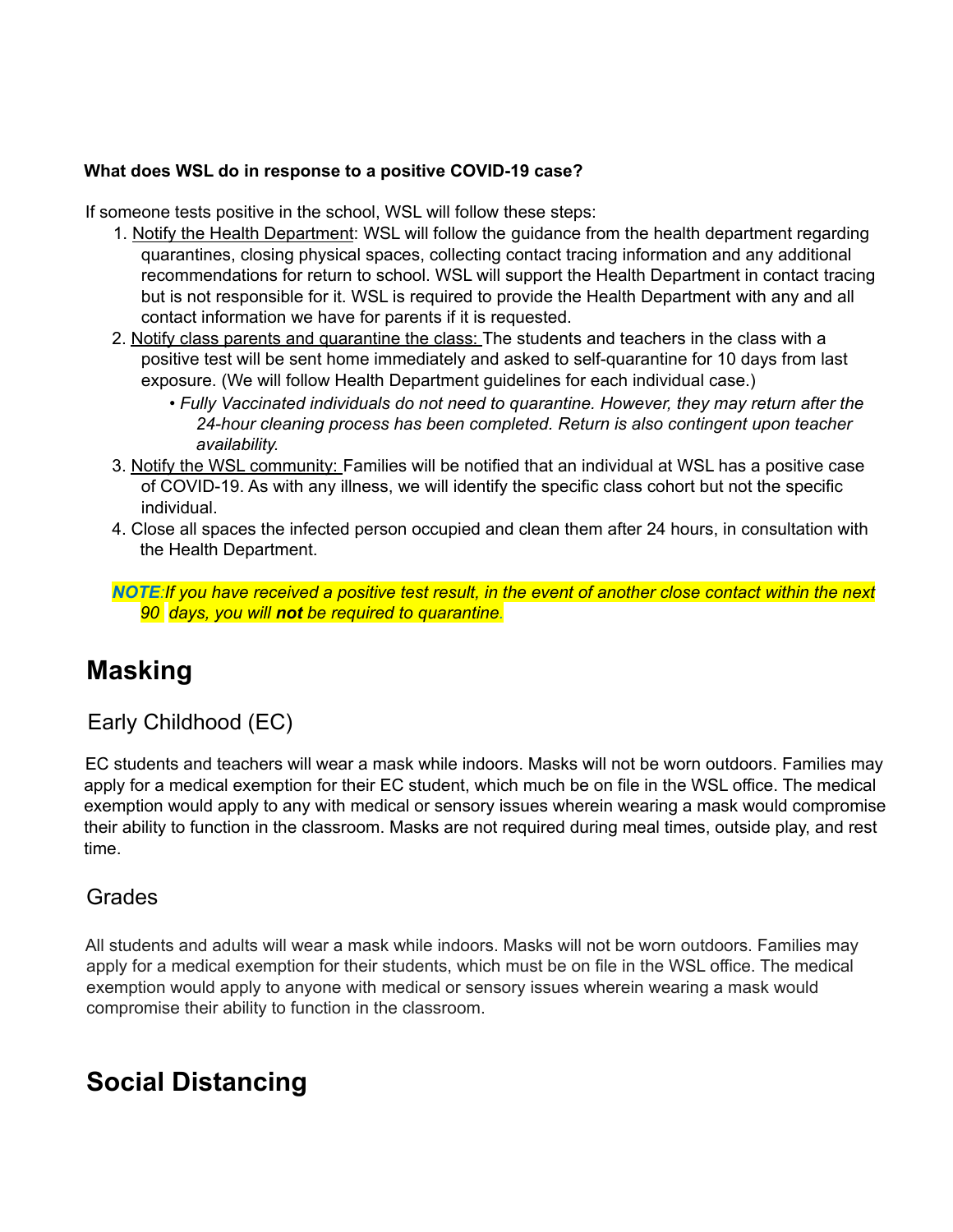WSL Faculty is prioritizing an outdoor learning environment, with outdoor classrooms and learning spaces created for all students. Students will move indoors when inclement weather arises, or when particular activities require being indoors. Social distancing measures will be used including an attempt to maintain at least 3 feet of physical distance between students in classrooms.

Students' desks will be placed as far apart as possible. All desks will face one direction so that students sit side-to-side rather than facing one another. Shared surfaces or workstations will be disinfected between student use. Each student will have their own supplies.

### **Music, Wind Instruments, Recess and Sports**

Singing, the playing of wind instruments (including classroom recorders/flutes), as well as all activities requiring vocal projection and/or aerobic activity producing heavy breathing, will be performed outdoors. When weather does not permit being outdoors, these activities will be put on hold until it is possible to be outside.

On days of inclement weather, dulcimer players will be spaced out as much as possible and facing in one direction. All persons playing instruments will be required to wash their hands immediately prior to and following instrumental play. Additionally, dulcimers and all other ensemble instruments will be disinfected after each person's use.

Students will be required to wash their hands before and after recess.

### **WSL Field Trips**

**As recommended by the Louisville Metro Health Department, the Grades team will be putting field trips, day trips and overnight, on hold until our county experiences a drop in COVID-19 cases.**

### **Personal Hygiene**

### Hand washing

Regular hand washing is one of the best ways to remove germs and prevent spreading them to yourself and others. WSL will:

- Allow extra time in the schedule for hand washing, especially after restroom breaks, recess, using shared equipment, prior to eating, or other higher risk activities;
- Provide hand sanitizer and cleaning products (wipes and/or disposable cloths and disinfecting spray) in common areas or near shared workplace items (copy machines,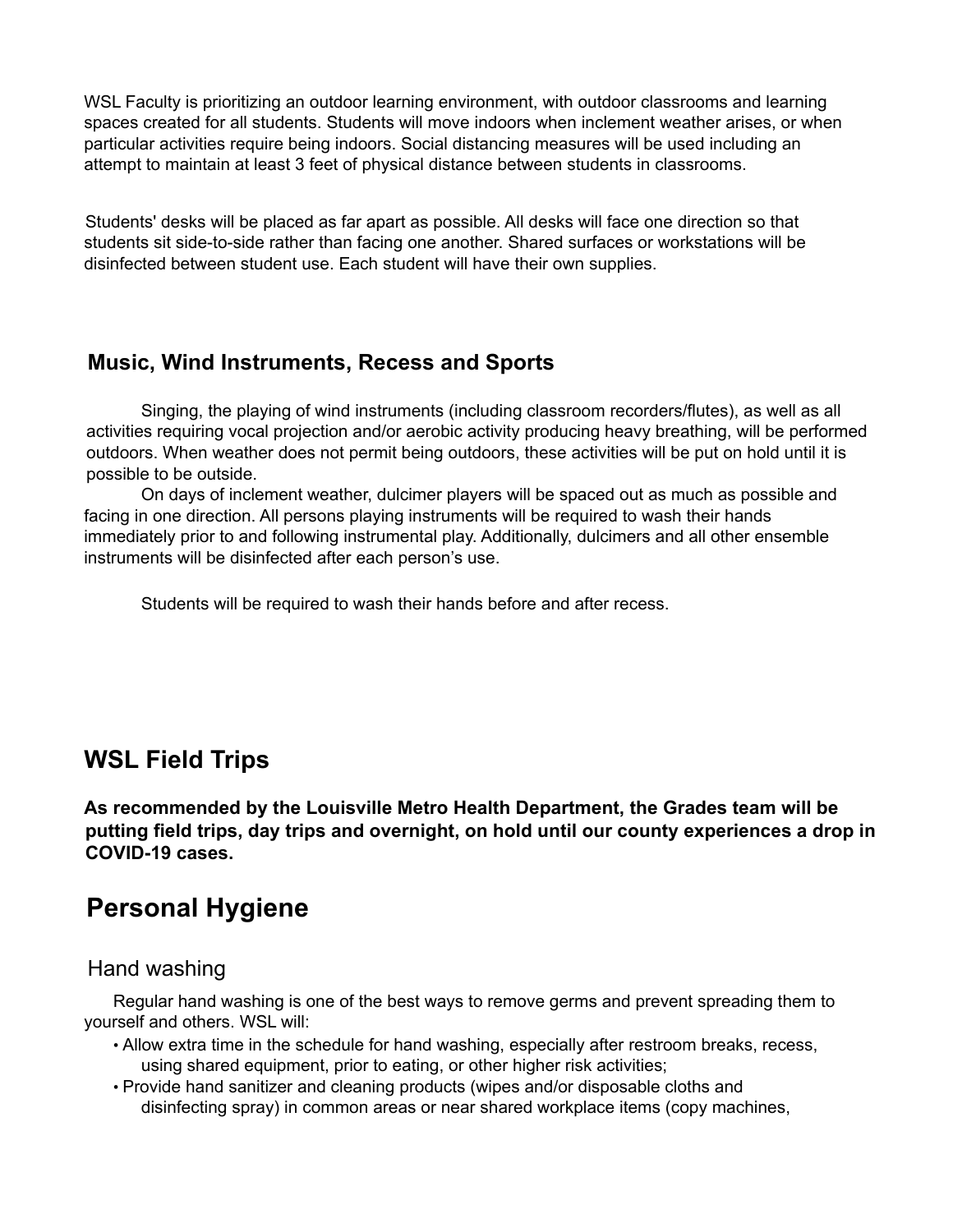computers) with at least 60% alcohol-based sanitizer for areas where hand washing is impractical.

• Hand sanitizer use will be minimized in areas serving younger children, where hand washing is preferable for safety reasons.

### **Cleaning & Disinfection**

Classrooms, restrooms, and other facilities will be cleaned daily. High-touch surfaces such as doorknobs, light switches, desks, computers, etc. will be cleaned and disinfected frequently. Extra time has been built into the schedule for hygiene maintenance - both handwashing and the disinfection/cleaning of surfaces.

In addition to these measures, the following extra steps will be taken in classrooms, offices and common areas:

- Children will each have their own personal classroom supplies (of pencils, crayons, paper, etc.) that they will draw from rather than using common materials when practical. Each child's supply will be labeled and stored either in a desk, individual file, or other method that ensures separation of materials.
- Materials and tools used by employees will be regularly cleaned and disinfected

using registered disinfectants.

### **Improve Ventilation**

To address ventilation, we are:

- Prioritizing outdoor education.
- Providing an air purifier in each classroom. (HEPA Filter)
- Opening windows, when possible, for increased air flow.

# **Every day Practices**

### Admittance to Classrooms and School Office

All visitors on campus will comply with all COVID prevention protocols including hand washing, physical distancing while inside and indoor mask wearing. Non-student family members, outside tutors, vendors, contractors, or other individuals will not be permitted entry to school buildings without prior permission from a member of the Teaching or Administrative Faculty.

### Early Childhood Daily Practices

• Daily health checks will be resumed at the gates. Teachers will be checking for any apparent symptoms, including taking temperatures with a touch free thermometer. If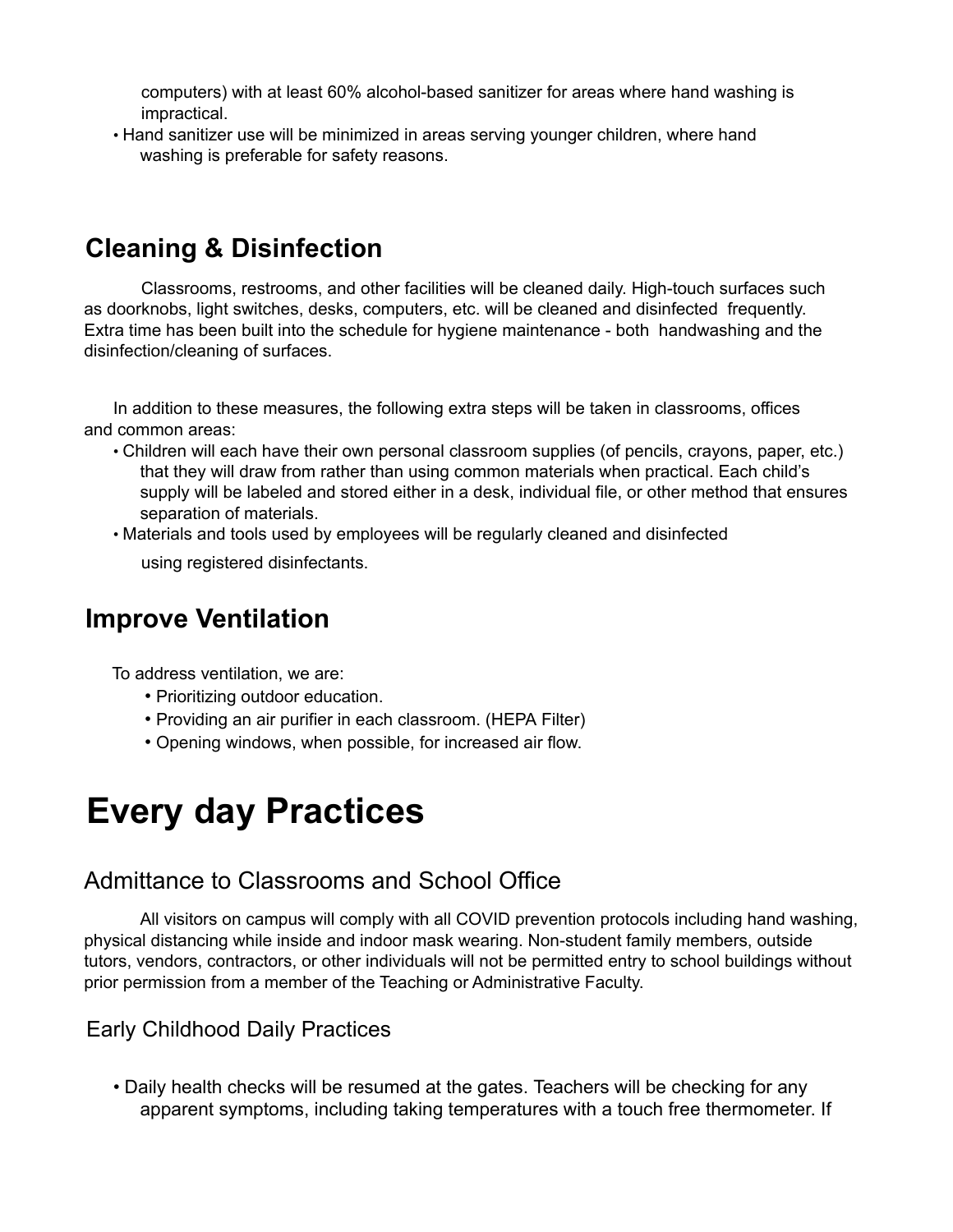symptoms develop during the day, parents will be asked to pick up their children per our normal sickness protocol.

- Children with chronic allergies need a doctor's note to return to school and need to be monitored closely to be sure symptoms are not changing or escalating.
- As an added layer of protection there will be additional hand washing during the day both outside and inside.

### Grades Daily Practices

• **Daily Temperature Checks: A faculty member will be taking the temperature of each student before they exit their vehicle.**

• At morning drop off, grade one and grade two will proceed to their play yard. Grade third, fourth, and fifth will proceed to the Courtyard, and will remain separated as they wait on the deck by their respective classroom. Middle School will gather by the oak tree.

- At snack recess and lunch recess, classes will remain in morning drop off cohorts.
- At afternoon pick up, all students will gather in the gymnasium. Students will be seated on the bleachers with their teachers and will remain socially-distanced from other classes, masked as usual, and there will be no opportunity for eating. They will exit the gym to your vehicle as you arrive and they are called.

### WSL Employee Vaccination and Testing

All employees are encouraged to get the COVID-19 vaccine and must have their vaccination record on file. All employees must have the results of a COVID-19 test (negative) before returning to work on the first day of school.

### Food Service

All students should bring a prepared lunch and snacks from home, including eating utensils, a reusable water bottle, and a napkin. Refrigeration, and the capacity to heat or cook foods, is not available so parents should use an ice pack or thermos for cooling or keeping foods warm. Students will not be allowed to share food.